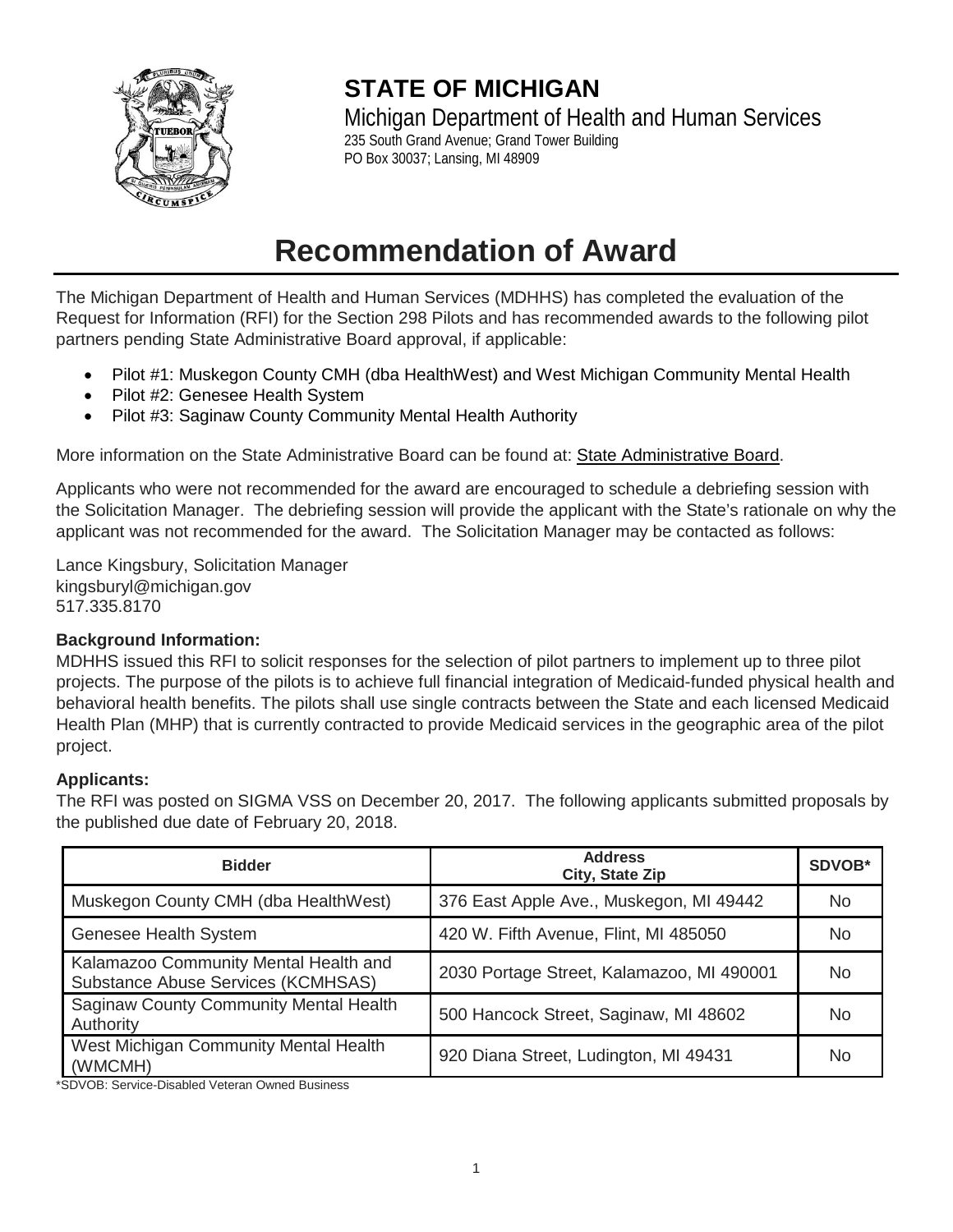#### **I. Evaluation Process**

A Responsible partner is a partner that demonstrates it has the ability to successfully perform the duties identified by the solicitation. A Responsive proposal is one that is submitted in accordance with the solicitation instructions and meets all mandatory requirements identified in the solicitation.

Request for Information Instructions, Section 5, Mandatory Minimum Requirements.

If the following mandatory minimums are not fulfilled the State reserves the right to disqualify an informational response:

- a. The applicant is a Community Mental Health Service Program (CMHSP).
- b. The applicant has submitted a signed memorandum of support (Attachment A) from at least fifty-percent of the Medicaid Health Plans (MHPs) within the proposed pilot region, which demonstrates their engagement in pre-planning activities.
- c. The applicant has submitted a plan demonstrating full financial integration as required under Section 298 of Public Act 107 of 2017.

Solicitation Instructions, Section 6, Evaluation Process.

The State will evaluate each informational response that meets all of the mandatory minimum requirements based on the factors described below. In the event MDHHS receives more than three applications that meet the mandatory minimum requirements identified, the State reserves the right to evaluate and select the applicant(s) demonstrating preferred pilot potential.

|    | <b>Evaluation Criteria</b>                     | Points |
|----|------------------------------------------------|--------|
| 1. | Miscellaneous (Sections 3, 4, 5)               | 15     |
| 2. | Public Policy (Section 6)                      | 50     |
| 3. | Service Array and Delivery (Section 7)         | 35     |
| 4. | Financial Model and Considerations (Section 8) | 35     |
| 5. | Managed Care Functions (Section 9)             | 50     |
| 6. | Pilot Project Evaluation (Section 10)          | 15     |
|    | Total                                          | 200    |

Proposals receiving 160 evaluation points will be considered for award.

The full evaluation process is stated in the Instructions.

#### **II. Evaluation Method**

Responses to this solicitation were reviewed by a Joint Evaluation Committee (JEC) which consisted of the following individuals:

| <b>Voting</b>                                     | <b>Advisory</b>                               |
|---------------------------------------------------|-----------------------------------------------|
| Lance Kingsbury, Buyer (Non-Voting)               | Erin Emerson, Chief of Staff                  |
| MDHHS/Bureau of Grants and Purchasing             | MDHHS, Medical Services Administration        |
| Phil Kurdunowicz, Analyst                         | Jon Villasurda, State Assistant Administrator |
| MDHHS, Policy, Planning, and Legislative Services | MDHHS, Behavioral Health and Developmental    |
| Administration                                    | <b>Disabilities Administration</b>            |
| Dave Schneider, Behavioral Health Specialist      | Leslie Asman, Manager                         |
| MDHHS, Medical Services Administration            | MDHHS, Bureau of Legal Affairs                |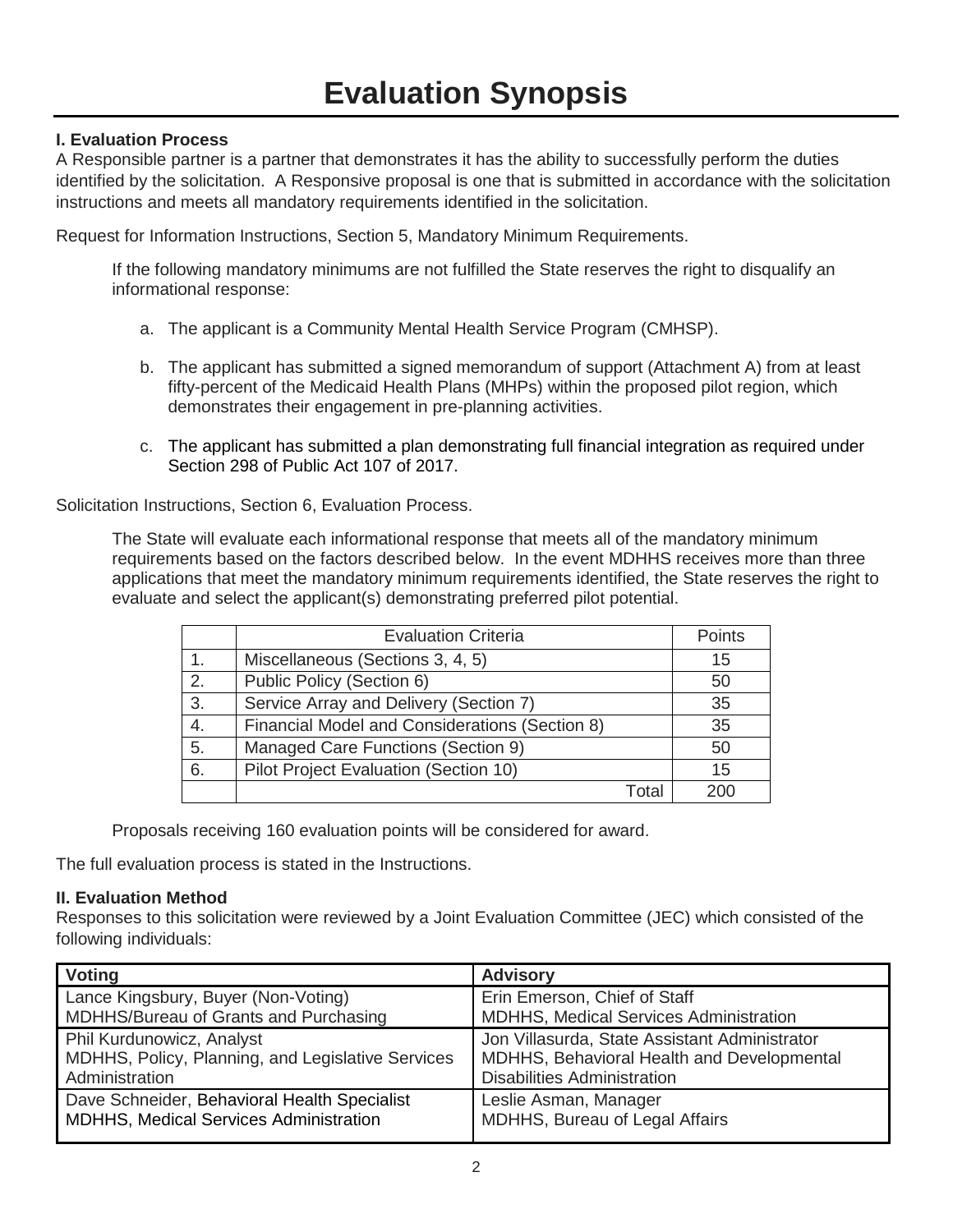| Voting                                                                                                               | <b>Advisory</b>                                                   |
|----------------------------------------------------------------------------------------------------------------------|-------------------------------------------------------------------|
| Nancy Miller, Consultant MPHI for MDHHS<br><b>Behavioral Health and Developmental Disabilities</b><br>Administration | Bill Ruddock, Project Manager<br>Michigan Public Health Institute |
| Kristen Jordan, Manager<br><b>MDHHS, Behavioral Health Section Manager</b>                                           |                                                                   |

#### **III. Evaluation Results**

### **A. Muskegon County CMH (dba HealthWest)**

The Evaluation Team determined that Muskegon County CMH (HealthWest) based on a score of 179, did meet the requirements of this RFI. This determination was accomplished by evaluating their responses to the Technical Evaluation Criteria.

**1.** RFI Sections 3, 4, and 5 – Miscellaneous (15 points) The Evaluation Team determined that overall the responses were mostly satisfactory, but the following deficiencies were noted:

a. None.

- **2.** RFI Section 6 Public Policy (43 points) The Evaluation Team determined that overall the responses were mostly satisfactory, but the following deficiencies were noted:
	- a. HealthWest's planned approach for assuring compliance with established public policies lacked detail (Section 6a).
	- b. HealthWest's response did not assure compliance with Section 330.1287 (sub paragraph 5) of the Michigan Mental Health Code (Public Act 258 of 1974 as amended) regarding the SUD oversight Policy Board (Section 6c).
- **3.** RFI Section 7 Service Array and Delivery (31 points) The Evaluation Team determined that overall the responses were mostly satisfactory, but the following deficiencies were noted:
	- a. HealthWest did not adequately describe their planned approach for ensuring access to individuals with intellectually and/or developmental disabilities (Section 7a).
	- b. HealthWest did not address the role of the MHPs as a partner in meeting capacity and competency requirements for care coordination and service relative to new pilot members (Section 7f).
- **4.** RFI Section 8 Financial Model and Considerations (35 points) The Evaluation Team determined that overall the responses were mostly satisfactory, but the following deficiencies were noted:
	- a. None.
- **5.** RFI Section 9 Managed Care Functions (40 points) The Evaluation Team determined that overall the responses were mostly satisfactory, but the following deficiencies were noted:
	- a. HealthWest did not describe their proposed plan for utilization management (Section 9f).
	- b. HealthWest did not address the necessity for MHPs to conduct ongoing monitoring for all delegated functions (Section 9h).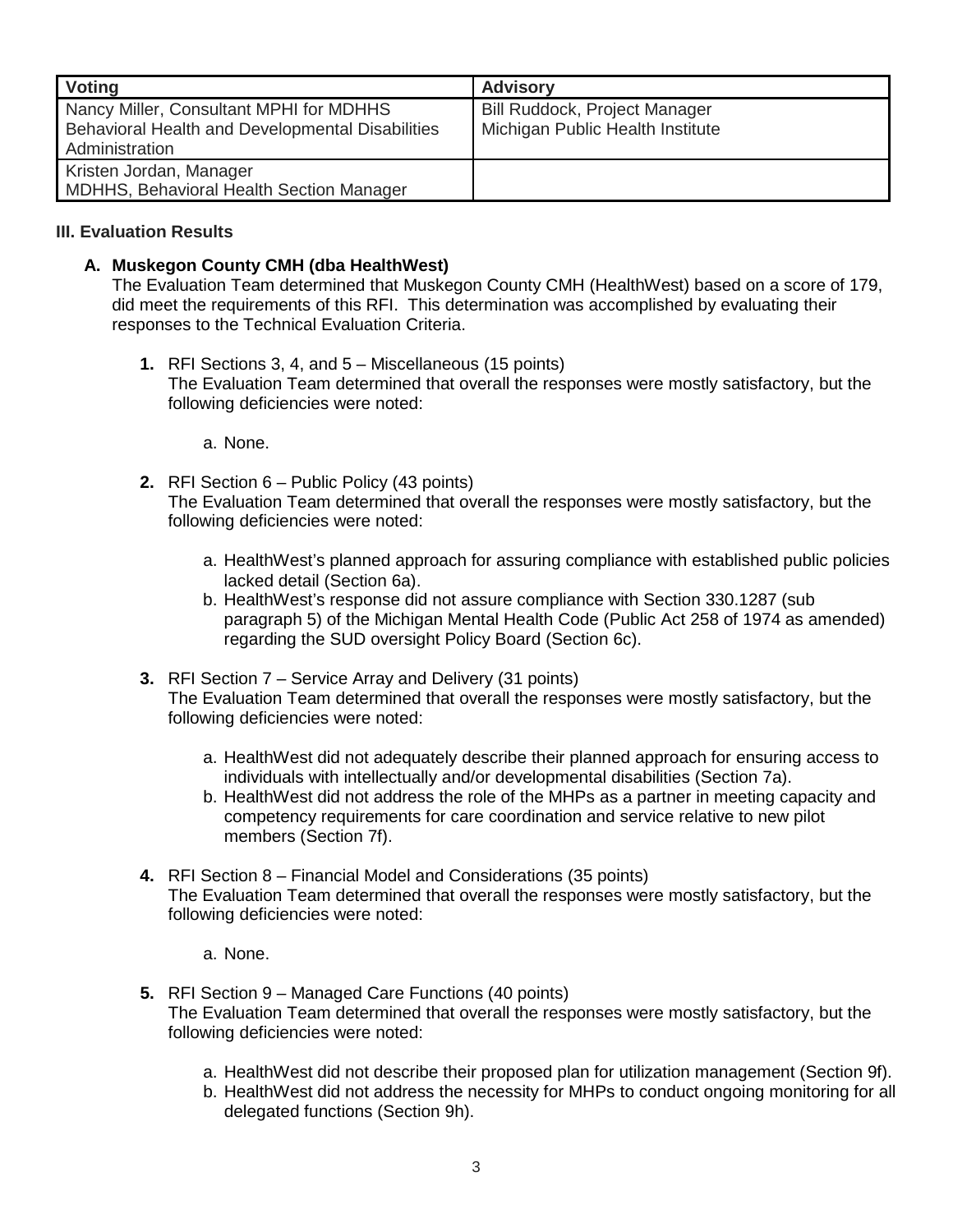**6.** RFI Section 10 – Pilot Project Evaluation (15 points)

The Evaluation Team determined that overall the responses were mostly satisfactory, but the following deficiencies were noted:

a. None.

#### **Total Score: 179/200**

#### **B. Genesee Health System**

The Evaluation Team determined that Genesee Health System (GHS) based on a score of 178, did meet the requirements of this RFI. This determination was accomplished by evaluating their responses to the Technical Evaluation Criteria.

**1.** RFI Sections 3, 4, and 5 – Miscellaneous (8 points)

The Evaluation Team determined that overall the responses were mostly satisfactory, but the following deficiencies were noted:

- a. GHS did not describe the relationship of the MHPs to support successful pilot implementation (Section 4). Successfully defining the roles and relationship between the MHPs and the awardee in the Pilot Region(s) is a major component of having a successful pilot implementation.
- b. GHS's response did not include a summary of pre-planning and engagement efforts inclusive of the region's MHPs (Section 5).
- **2.** RFI Section 6 Public Policy (50 points) The Evaluation Team determined that overall the responses were mostly satisfactory, but the following deficiencies were noted:
	- a. None.
- **3.** RFI Section 7 Service Array and Delivery (31 points) The Evaluation Team determined that overall the responses were mostly satisfactory, but the following deficiencies were noted:
	- a. GHS did not include current or proposed coordination with Michigan Tribal Nations (Section 7g).
	- b. GHS did not adequately describe how they will promote interoperability in clinical processes (Section 7i).
- **4.** RFI Section 8 Financial Model and Considerations (33 points)

The Evaluation Team determined that overall the responses were mostly satisfactory, but the following deficiencies were noted:

- a. GHS did not adequately address how they would work with the region's MHPs to support various pooled funding arrangements for various "community benefit" functions (Section 8d).
- **5.** RFI Section 9 Managed Care Functions (41 points) The Evaluation Team determined that overall the responses were mostly satisfactory, but the following deficiencies were noted:
	- a. GHS did not adequately address quality management functions as specified in current contracts (Section 9e)
	- b. GHS did not address how physical and behavioral health parity compliance will be maintained for the pilot region (Section 9f).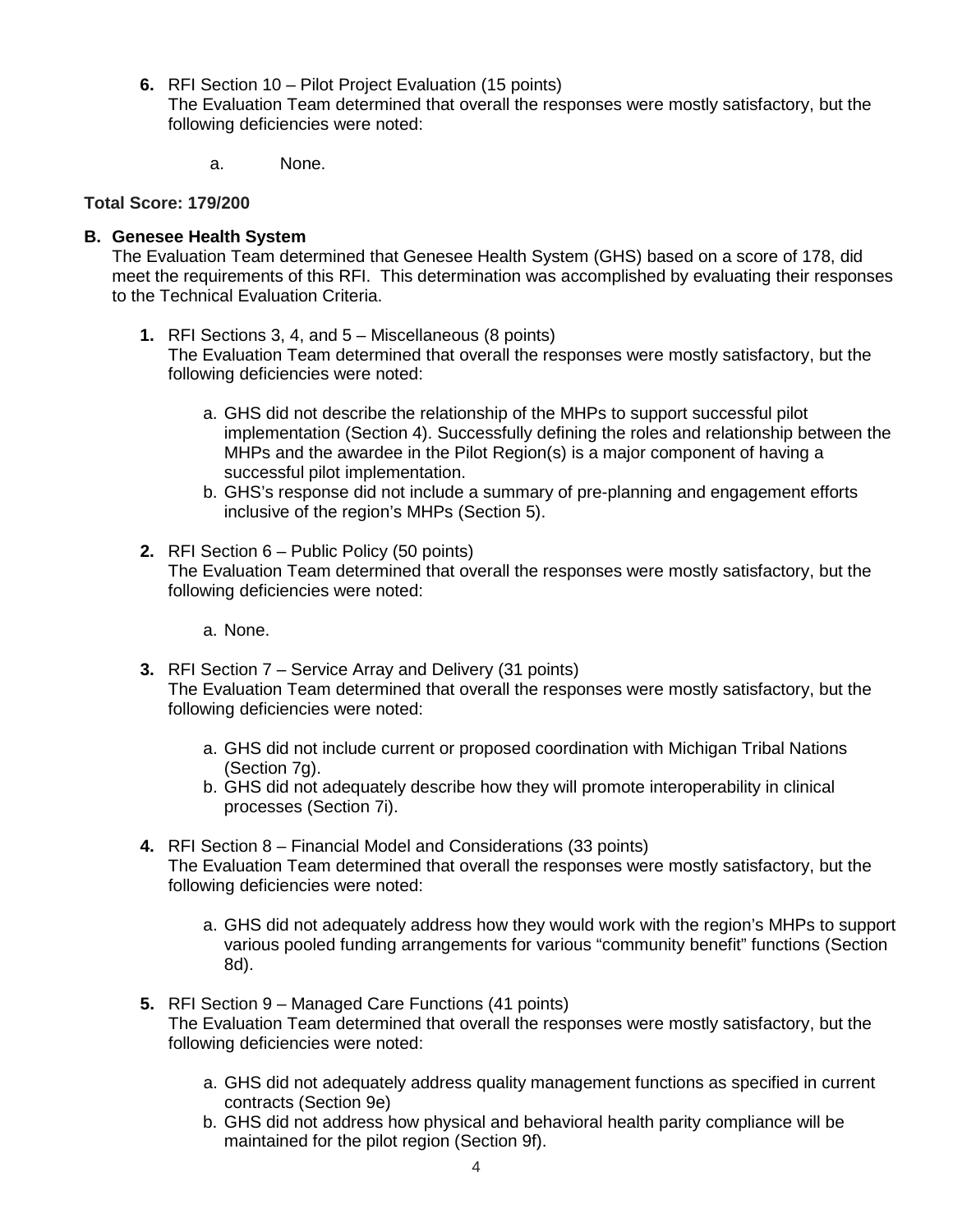- c. GHS did not address the necessity for MHPs to conduct ongoing monitoring for all delegated functions (Section 9h).
- **6.** RFI Section 10 Pilot Project Evaluation (15 points) The Evaluation Team determined that overall the responses were mostly satisfactory, but the following deficiencies were noted:

a. None.

#### **Total Score: 178/200**

- **C. Kalamazoo Community Mental Health and Substance Abuse Services (KCMHSAS)** KCMHSAS did not meet the requirements of being responsive as they failed to meet the following mandatory minimum requirements:
	- b. The applicant has submitted a signed memorandum of support (Attachment A) from at least fifty-percent of the Medicaid Health Plans (MHPs) within the proposed pilot region, which demonstrates their engagement in pre-planning activities; and
	- c. The applicant has submitted a plan demonstrating full financial integration as required under Section 298 of Public Act 107 of 2017.

#### **D. Saginaw County Community Mental Health Authority**

The Evaluation Team determined that Saginaw County Community Mental Health Authority (SCCMHA) based on a score of 189, did meet the requirements of this RFI. This determination was accomplished by evaluating their responses to the Technical Evaluation Criteria.

**1.** RFI Sections 3, 4, and 5 – Miscellaneous (15 points) The Evaluation Team determined that overall the responses were mostly satisfactory, but the following deficiencies were noted:

a. None.

- **2.** RFI Section 6 Public Policy (45 points) The Evaluation Team determined that overall the responses were mostly satisfactory, but the following deficiencies were noted:
	- a. SCCMHA's response did not assure compliance with Section 330.1287 (sub paragraph 5) of the Michigan Mental Health Code (Public Act 258 of 1974 as amended) regarding the SUD oversight Policy Board (Section 6c).
- **3.** RFI Section 7 Service Array and Delivery (31 points) The Evaluation Team determined that overall the responses were mostly satisfactory, but the following deficiencies were noted:
	- a. SCCMHA did not adequately describe their planned approach for ensuring access to individuals with intellectually and/or developmental disabilities (Section 7a)
	- b. SCCMHA did not address the role of MHPs as a partner in meeting capacity and competency requirements for care coordination and service relative to new pilot members (Section 7f).
- **4.** RFI Section 8 Financial Model and Considerations (35 points) The Evaluation Team determined that overall the responses were mostly satisfactory, but the following deficiencies were noted:
	- a. None.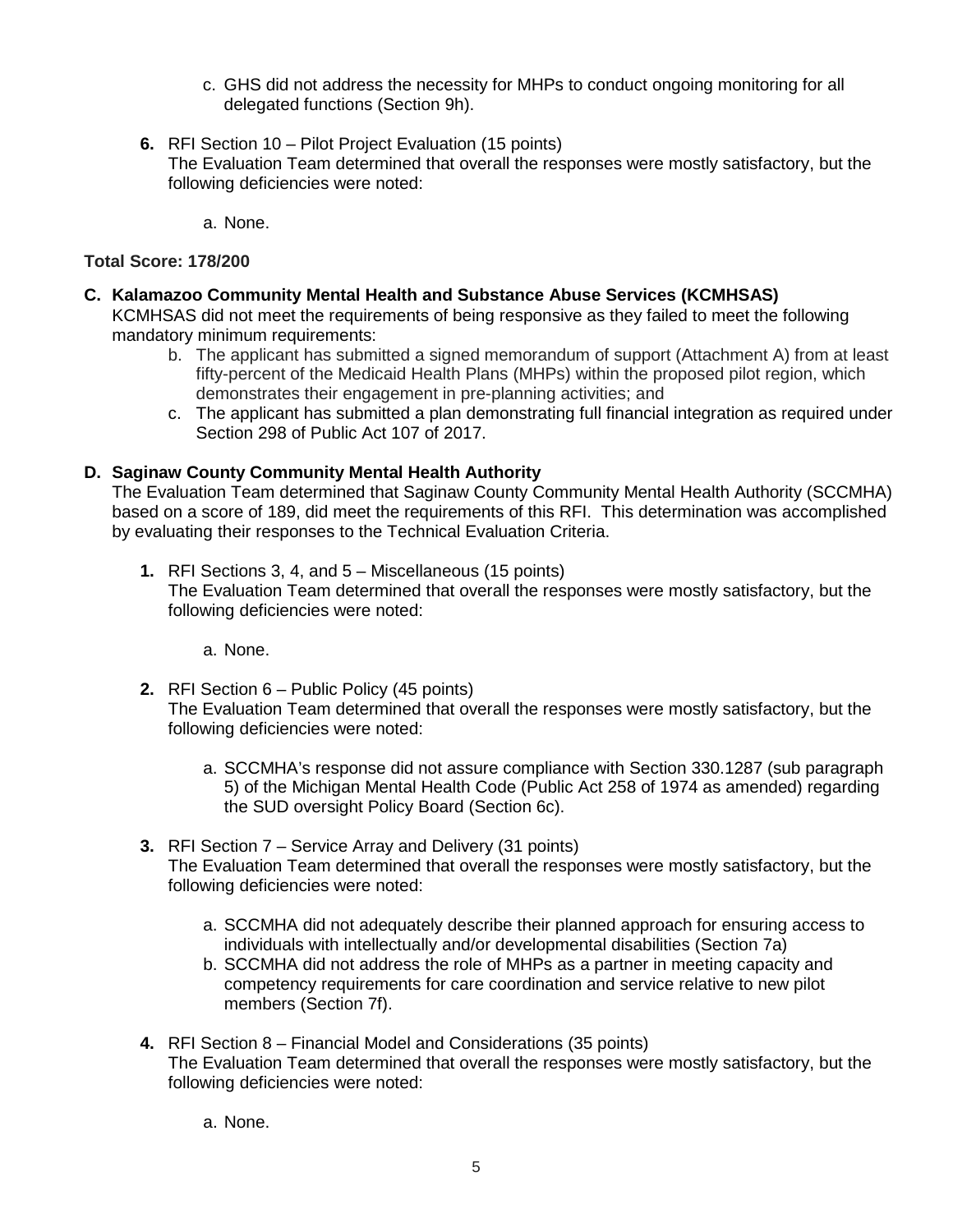**5.** RFI Section 9 – Managed Care Functions (48 points)

The Evaluation Team determined that overall the responses were mostly satisfactory, but the following deficiencies were noted:

- a. SCCMHA did not address the necessity for MHPs to conduct ongoing monitoring for all delegated functions (Section 9h).
- **6.** RFI Section 10 Pilot Project Evaluation (15 points) The Evaluation Team determined that overall the responses were mostly satisfactory, but the following deficiencies were noted:
	- a. None.

#### **Total Score: 189/200**

#### **E. West Michigan Community Mental Health (WMCMH)**

The Evaluation Team determined that West Michigan Community Mental Health (WMCMH) based on a score of 179, did meet the requirements of this RFI. This determination was accomplished by evaluating their responses to the Technical Evaluation Criteria.

- **1.** RFI Sections 3, 4, and 5 Miscellaneous (15 points) The Evaluation Team determined that overall the responses were mostly satisfactory, but the following deficiencies were noted:
	- a. None.
- **2.** RFI Section 6 Public Policy (43 points) The Evaluation Team determined that overall the responses were mostly satisfactory, but the following deficiencies were noted:
	- a. WMCHM planned approach for assuring compliance with established public policies lacked detail (Section 6a).
	- b. WMCHM response did not assure compliance with Section 330.1287 (sub paragraph 5) of the Michigan Mental Health Code (Public Act 258 of 1974 as amended) regarding the SUD oversight Policy Board (Section 6c).
- **3.** RFI Section 7 Service Array and Delivery (31 points) The Evaluation Team determined that overall the responses were mostly satisfactory, but the following deficiencies were noted:
	- a. WMCHM did not adequately describe their planned approach for ensuring access to individuals with intellectually and/or developmental disabilities (Section 7a).
	- b. WMCHM did not address MHP as a partner in meeting capacity and competency requirements for care coordination and service relative to new pilot members (Section 7f).
- **4.** RFI Section 8 Financial Model and Considerations (35 points) The Evaluation Team determined that overall the responses were mostly satisfactory, but the following deficiencies were noted:

a. None.

**5.** RFI Section 9 – Managed Care Functions (40 points) The Evaluation Team determined that overall the responses were mostly satisfactory, but the following deficiencies were noted: